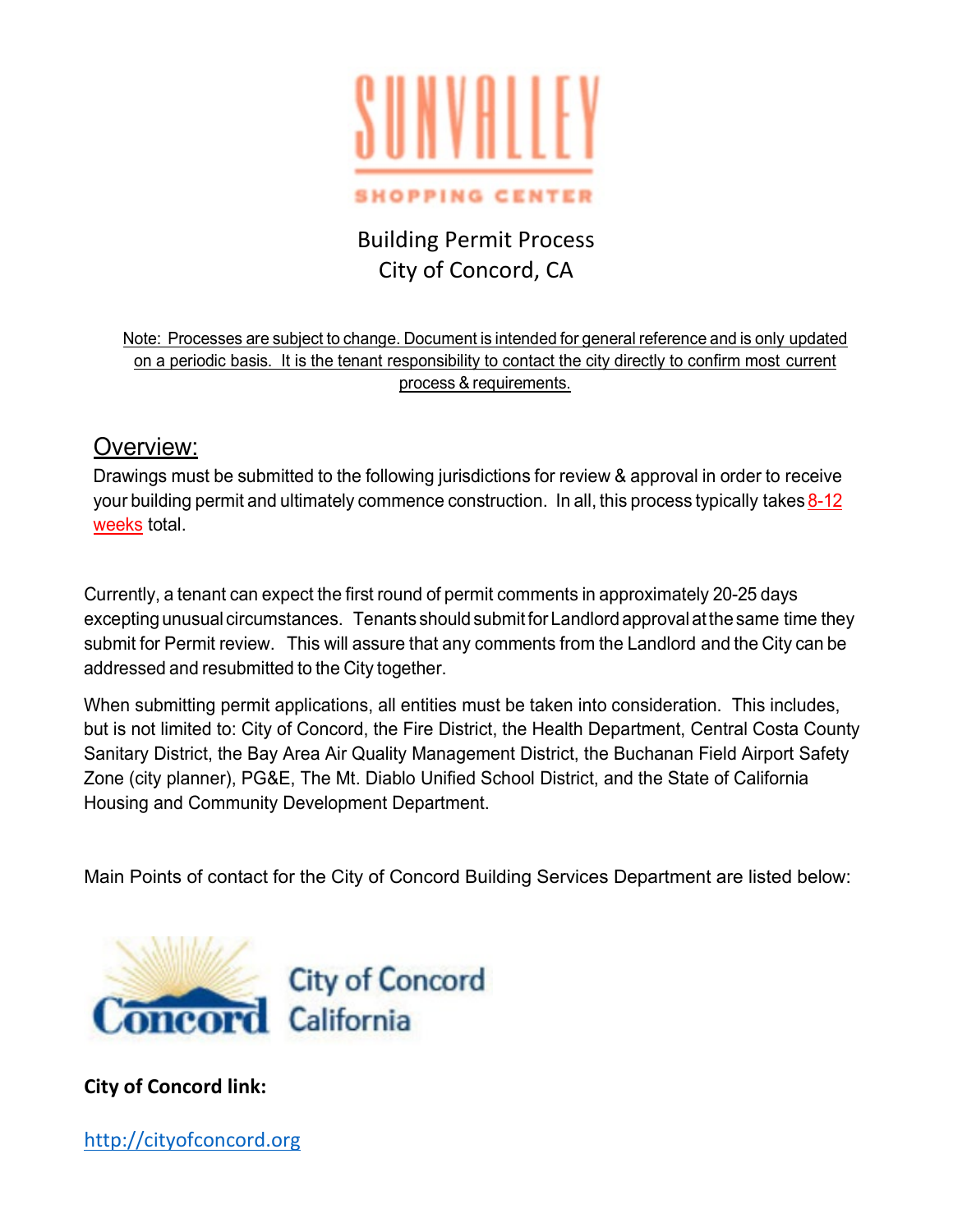# **Building Division:**

### [Building Division | Concord, CA \(cityofconcord.org\)](https://nam12.safelinks.protection.outlook.com/?url=http%3A%2F%2Fcityofconcord.org%2F180%2FBuilding-Division&data=04%7C01%7CRTambourine%40Taubman.com%7Cfeab82de72074c99611f08d9dae1ec50%7Ce45d96fbd2f34c7f9bc06a539ab0e420%7C0%7C0%7C637781486127120511%7CUnknown%7CTWFpbGZsb3d8eyJWIjoiMC4wLjAwMDAiLCJQIjoiV2luMzIiLCJBTiI6Ik1haWwiLCJXVCI6Mn0%3D%7C3000&sdata=tlu2Q73gDi43MynvftRPOh%2FcKQGM%2BroN23wj5oSgNB0%3D&reserved=0)

### **Administrative Services:**

Permit center technicians provide the following development review services related to building permit:

- Responds to permit status inquiries and general questions about permit processes
- Records Management (imaging, researching, records requests, etc.)
- Plan review of small residential projects
- Fee collection and issuing refunds (e.g. security deposits)
- Permit initialization and issuance (e.g. building permits, reroof permits, solar PV Permits, pool permits, miscellaneous electrical, mechanical, or plumbing permits)
- Monitoring applicant's submittals or external approvals (e.g. Fire District, Health BAAQMD, School District, Special Inspection Final Reports, Final Waste Management Report)
- Permit application routing to all divisions
- Coordination of Consolidated Plan Review Comments from all divisions

General Line: (925) 671-3107 General email box: [bldgpermits@cityofconcord.org](mailto:bldgpermits@cityofconcord.org)

### **Building Forms link:**

### [Applications & Forms | Concord, CA \(cityofconcord.org\)](https://nam12.safelinks.protection.outlook.com/?url=http%3A%2F%2Fcityofconcord.org%2F713%2FApplications-Forms&data=04%7C01%7CRTambourine%40Taubman.com%7Cfeab82de72074c99611f08d9dae1ec50%7Ce45d96fbd2f34c7f9bc06a539ab0e420%7C0%7C0%7C637781486127120511%7CUnknown%7CTWFpbGZsb3d8eyJWIjoiMC4wLjAwMDAiLCJQIjoiV2luMzIiLCJBTiI6Ik1haWwiLCJXVCI6Mn0%3D%7C3000&sdata=vVO453esSDXfaDUabiV2zD5pVbc%2BGx6Yp166TJyw7Eo%3D&reserved=0)

### **Plan Review Services:**

The Building Division provides plan review services for all residential and non-residential projects, including OSHP-3 clinics and facilities. The Building Division is responsible for reviewing permit applications for compliance with all applicable local, state and federal building codes and regulations. These include building, electrical, mechanical, plumbing, accessibility, CALGreen. Fire, and energy efficiency codes and standards.

General Line: (925) 671-3107 General email box: [bldgpermits@cityofconcord.org](mailto:bldgpermits@cityofconcord.org)

### **Inspections Services:**

• The Building Division provides inspection services for all residential and non-residential projects, including OSHP-3 clinics and facilities. The division performs field inspections on all permits issued to verify compliance with local, state, and federal codes. For inspection requests, all requests must be submitted to: [Form Center • Concord, CA • CivicEngage](https://nam12.safelinks.protection.outlook.com/?url=http%3A%2F%2Fwww.cityofconcord.org%2FFormCenter%2FBuilding-18%2FInspection-Request-Form-69&data=04%7C01%7CRTambourine%40Taubman.com%7Cfeab82de72074c99611f08d9dae1ec50%7Ce45d96fbd2f34c7f9bc06a539ab0e420%7C0%7C0%7C637781486127120511%7CUnknown%7CTWFpbGZsb3d8eyJWIjoiMC4wLjAwMDAiLCJQIjoiV2luMzIiLCJBTiI6Ik1haWwiLCJXVCI6Mn0%3D%7C3000&sdata=2cYZuAjt2Ao5dQTclKSoKMVwX54uXpy5JkPT2liF67Y%3D&reserved=0)  [\(cityofconcord.org\)](https://nam12.safelinks.protection.outlook.com/?url=http%3A%2F%2Fwww.cityofconcord.org%2FFormCenter%2FBuilding-18%2FInspection-Request-Form-69&data=04%7C01%7CRTambourine%40Taubman.com%7Cfeab82de72074c99611f08d9dae1ec50%7Ce45d96fbd2f34c7f9bc06a539ab0e420%7C0%7C0%7C637781486127120511%7CUnknown%7CTWFpbGZsb3d8eyJWIjoiMC4wLjAwMDAiLCJQIjoiV2luMzIiLCJBTiI6Ik1haWwiLCJXVCI6Mn0%3D%7C3000&sdata=2cYZuAjt2Ao5dQTclKSoKMVwX54uXpy5JkPT2liF67Y%3D&reserved=0)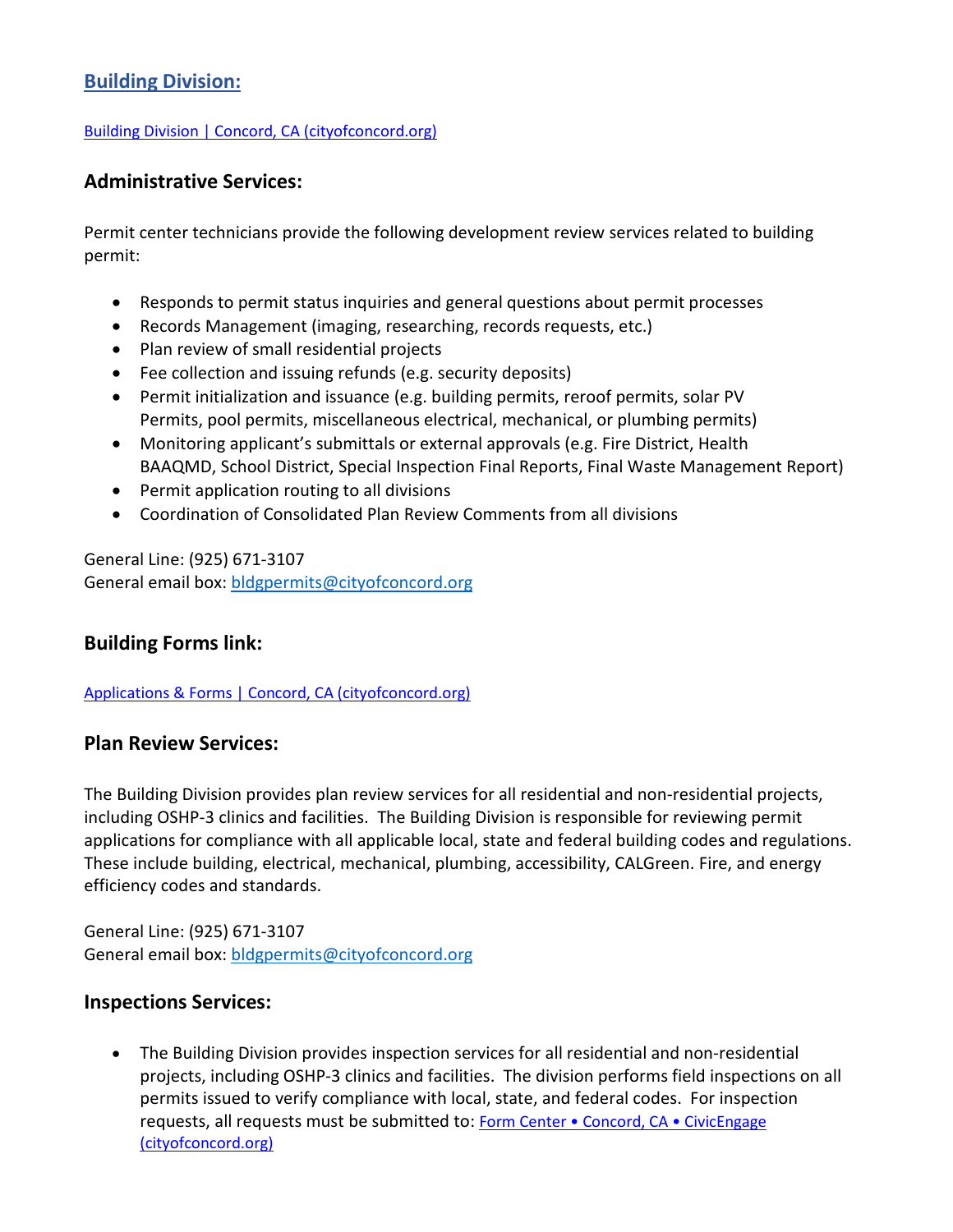### **C&D Waste Management Services:**

Contact Permit Center Technician Lead Permit Center Technician: Ana Rivera C&D Help Desk: (925) 671-2700 C&D Help Desk: [cdhelp@cityofconcord.org](mailto:cdhelp@cityofconcord.org)

As of July 1, 2013, the City of Concord mandates the use of GreenHalo [\(www.greenhalosystems.com\)](http://www.greenhalosystems.com/) for permit holders subject to the City's Waste Management provisions to track and submit their final C&D Waste Management reports. The use of GreenHalo's basic features is free to the City and to permit holders. For questions on use of GreenHalo, please contact GreenHalo Customer Service: (888) 525-1301.

### **Building Code Enforcement Services:**

The Building Division is responsible for providing building code conditions and violations of the City of Concord's Construction Codes. To learn more or to report potential building code violations, see the Building Code Enforcement Process guideline at

<http://www.cityofconcord.org/pdf/permits/building/BuildingCodeEnforcement.pdf>

# **Building Division Contact Information:**

City of Concord Permit Center 1950 Parkside Drive, MS/51 Concord, CA 94519

(925) 671-3107 Permit Center (925) 671-3330 Building Inspectors and Building Code Enforcement (925) 671-3109 Inspection Requests

# **Building Officials:**

Ryan Pursley, Chief Building Official Phone: (925) 671-3173 E-mail: [ryan.pursley@cityofconcord.org](mailto:ryan.pursley@cityofconcord.org)

Tony Anton, Building Inspector Phone: (925) 671-3070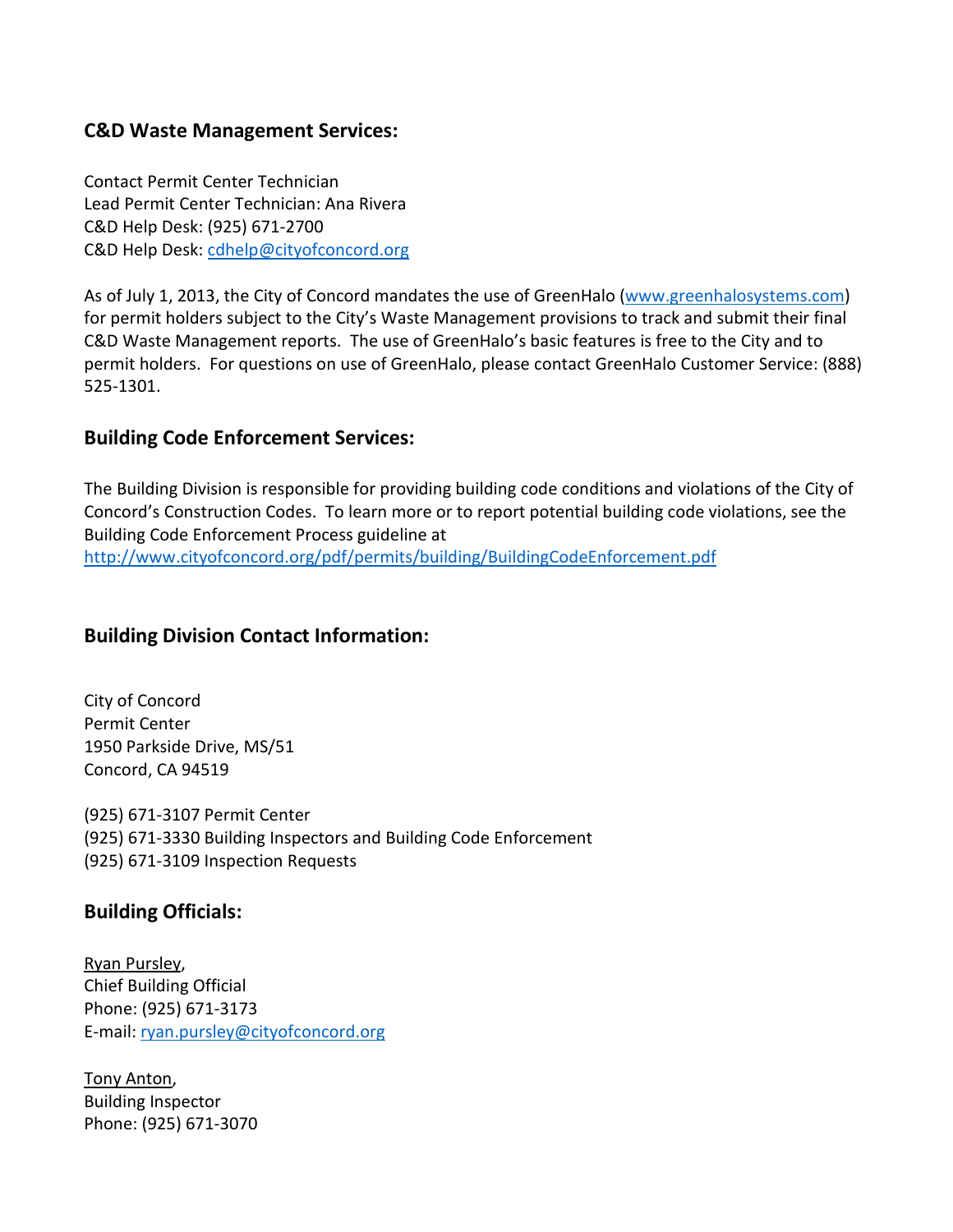E-mail: [Anthony.anton@cityofconcord.org](mailto:Anthony.anton@cityofconcord.org) Dale Kent, Building Inspector Phone: (925) 671-3285 E-mail: [dale.kent@cityofconcord.org](mailto:dale.kent@cityofconcord.org)

Mike Larsen, Building Inspector Phone: (925) 671-3055 E-mail: [mike.larson@cityofconcord.org](mailto:mike.larson@cityofconcord.org)

# **Building Division – Outside Organizations Contact Information:**

This document provides a list of the outside organizations that applicants for permits or permit holders are required to obtain approvals and/or final inspections from depending upon the type of project being constructed or the proposed uses.

### **Fire District:**

All new buildings regardless of occupancy groups. All additions or alterations to nonresidential and multi- family buildings. The fire district also has jurisdiction over temporary tents or canopy structures.

Contra Costa County Fire Protection District 4005 Port Chicago Hwy., Suite 250 Concord, CA 94520-1180 (925) 941-3300

### **Health Department:**

Projects involving the following must submit to the Health Department directly for review and permitting:

- o Food service uses
- o Hazardous material storage or usage
- o Hazardous remediation projects
- o New, replaced, or abandoned water wells
- $\circ$  New, replaced, or abandoned private sewer disposal systems and leach fields

The Health Department also handles vector control

Contra Costa Health Services 50 Douglas Drive, Suite 310 Martinez, CA 94553 (925) 646-1600

### **Contra Costa County Sanitary District (CCCSD):**

Exterior lateral building sewers and the sewer mains within the City of Concord are serviced (regulated, plan reviewed and inspected) by either the City of Concord or the CCCSD depending upon the location of the project. Please refer to the "sewer information document" [\(http://www.cityofconcord.org/pdf/permits/building/BuildingSewerInformation.pdf\)](http://www.cityofconcord.org/pdf/permits/building/BuildingSewerInformation.pdf)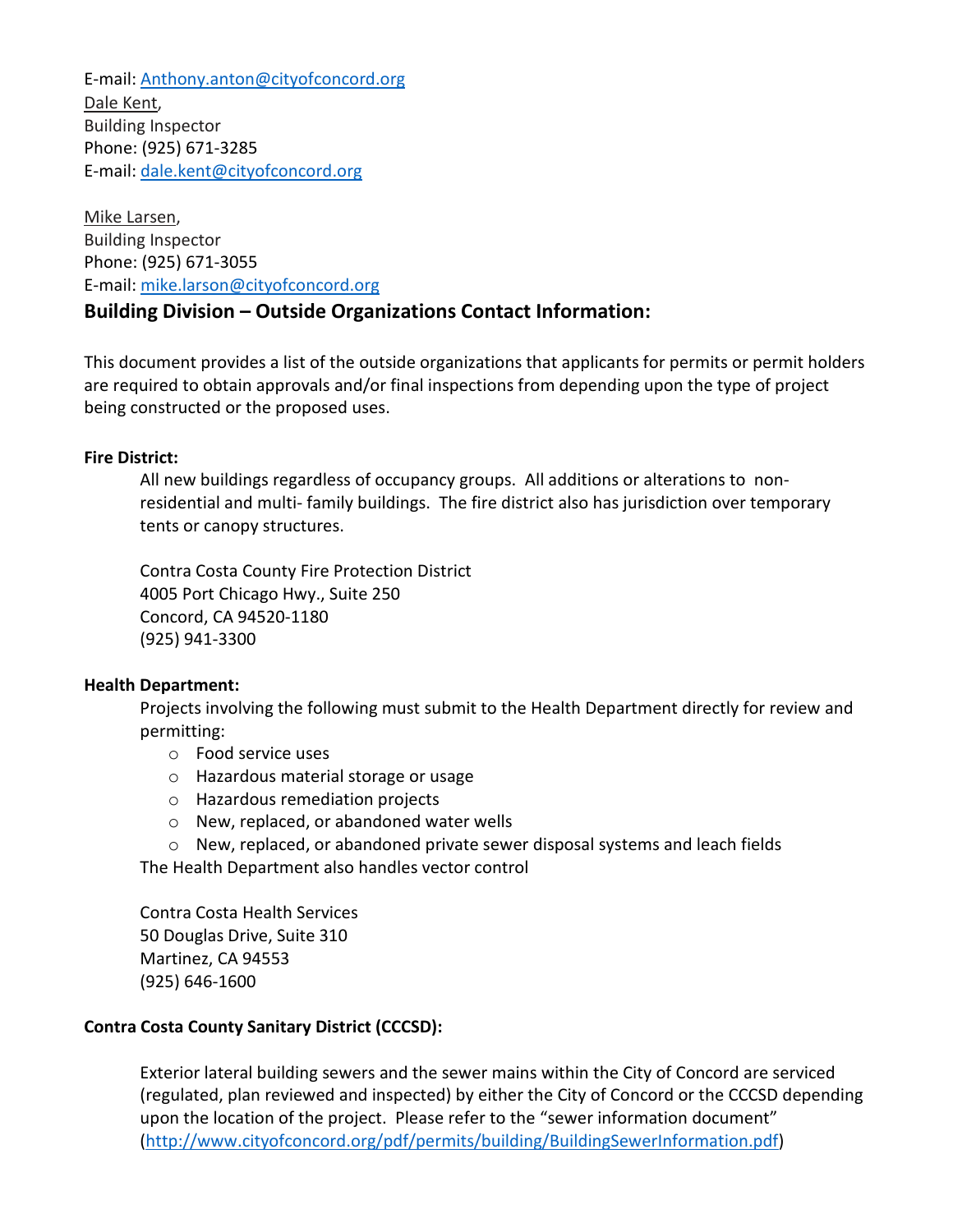for more detailed information about the service areas and how to determine which service area your project is in.

If you are in the CCCSD service area, you must submit plans and specifications to the CCCSD for review and approval of your project before the City of Concord will issue a permit. The CCCSD will also provide all inspections on sewer laterals and mains if it is located within the CCCSD service area.

### **Bay Area Air Quality Management District (BAAQMD):**

The BAAQMD regulates air quality. They issue permits for asbestos abatement projects. The City requires applicants to obtain "J" numbers from the BAAQMD prior to issuance of a permit that involves demolition to address asbestos removal in a safe manner. They also regulate many other types of projects related to air quality.

### **Buchanan Field Airport Safety Zone:**

Be sure to discuss with the City Planner whether the project is located within the Buchanan Field Airport Safety Zone boundaries. The airport safety zone is an overlay to the zoning/base maps. Planning can determine whether a site is in a safety zone. A copy of the Airport Land use Compatibility Plan is available and can advise on basic requirements before referring them to the Airport Land Use Commission (ALUC) for more information.

The main contact at ALUC is Jamar Stamps, (925) 674-7832 or [jamar.stamps@dcd.cccounty.us](mailto:jamar.stamps@dcd.cccounty.us)

The County ALUC website [\(http://www.contracosta.ca.gov/4307/Airport-Land-Use](http://www.contracosta.ca.gov/4307/Airport-Land-UseCommission-ALUC) [Commission-ALUC\)](http://www.contracosta.ca.gov/4307/Airport-Land-UseCommission-ALUC) provides additional information.

### **PG&E:**

For electrical or gas service planning and construction. Also for PG&E Green Book. [\(https://www.pge.com\)](https://www.pge.com/)

### **Mt. Diablo Unified School District:**

For questions on school district fees, contact Mary Greathouse, Sr. Account Clerk, within the Fiscal Services Department of the school district. Ms. Greathouse can be reached at (925) 682 8000 ext 4079.

### **State of California Housing and Community Development Department (HCD):**

Whenever an applicant considers the installation, alteration, or repair of a modular unit (e.g. a manufactured home, mobile home, or commercial coach) the applicant must first obtain design and permitting approval from HCD for the unit itself. Having a HCD approved set of plans is sufficient for this purpose.

The City of Concord only has jurisdiction (plan review and inspection) over the following specific elements: